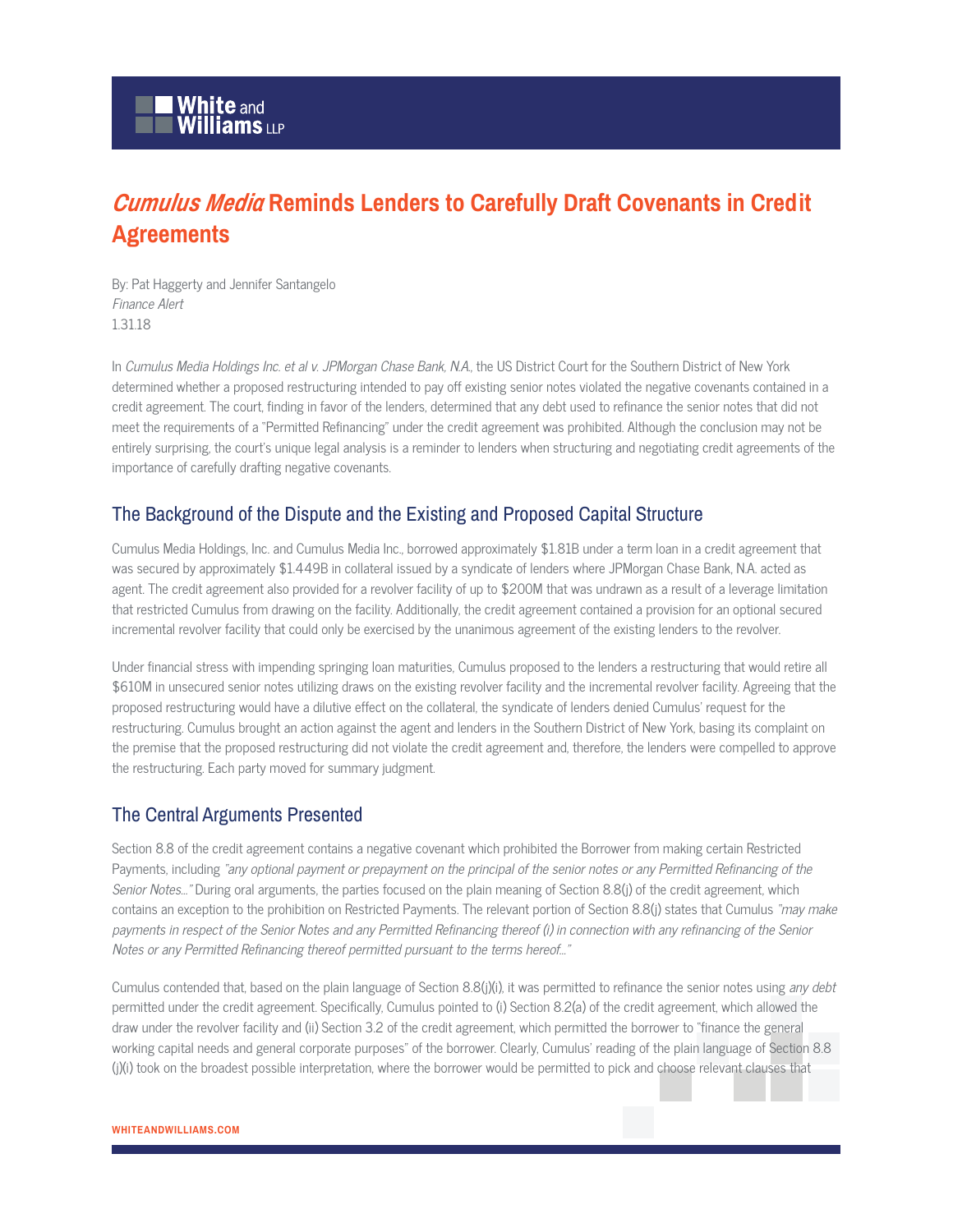

favorably permitted repayment using any debt permitted under the credit agreement.

In response, the agent and the lenders argued Cumulus' interpretation of the clause was far too broad, essentially rendering the defined term "Permitted Refinancing" useless. Specifically, that portion of Section 8.8(j)(i) permitting "any Permitted Refinancing thereof permitted pursuant to the terms hereof," by its explicit language, required that any refinancing possibly undertaken by Cumulus would have to fall within the meaning of a "Permitted Refinancing" as defined in the credit agreement.

#### The Court's Holding

The court ruled in favor of the agent and lenders. In a departure from normal procedure, the court focused its ruling on a section of the credit agreement for which the parties engaged in minimal oral argument.

Rather than ruling on the central issues argued by the parties under Section 8.8 of the credit agreement, the court focused on Section 8.2 in finding that this narrower provision created a "negative inference" that prohibited any refinancing of senior notes that did not satisfy the requirements of a "Permitted Refinancing." Section 8.2 of the credit agreement contains a broad negative covenant which does not allow Cumulus to "create, incur, assume or suffer to exist any indebtedness." More specifically, the court then turned its attention and analysis to Section 8.2(h), which explicitly permitted the "Indebtedness of the Borrower in respect of the Senior Notes outstanding on the Restatement Effective Date and any Permitted Refinancing thereof."

In its reading of Section 8.2(h), the court found that the plain language in the exception created a negative inference that prohibited any refinancing of the senior notes that is not a "Permitted Refinancing." As the court noted in its holding,

Section 8.2's permission that Cumulus borrower under a revolving credit facility and/or an incremental credit facility does not allow also that Cumulus may use those funds to refinance the Senior Notes in a refinancing that would not qualify as a [P] ermitted [R]efinancing. Any attempt to do so would conflict with Section 8.2 because it would leave Cumulus to bear an indebtedness related to refinancing of the Senior Notes that is not a [P]ermitted [R]efinancing.

In finding that Section 8.2(h) expressly limited Cumulus' ability to refinance the Senior Notes to those circumstances fitting within the definition of a "Permitted Refinancing," the court determined that even where refinancing the Senior Notes with draws on the revolver facility or incremental facility was expressly permitted under Section 8.2(a) of the credit agreement, the "use of those funds to refinance the senior notes in a refinancing … would not qualify as a [P]ermitted [R]efinancing." Therefore, the court's holding effectively meant that even where debt repayment of the Senior Notes may have been generally permitted elsewhere in Section 8, the express limitation in Section 8.2(h) would override and govern any other contrary provision.

While focusing minimal attention on Section 3.2, the court interpreted "general corporate purposes" to be "too broad because of my concern that it would read many of Section 8's negative covenants out of the contract." In its remarks, the court makes evident two legal principles of contract interpretation: (i) the importance of reading a contract as one cohesive document, while emphasizing that (ii) specific provisions govern general provisions. In the words of the Court, "The credit agreement, as a whole, attempts to maximize Cumulus' ability to borrow and invest without compromising its financial health…what Cumulus wants me to do is to extract, to pluck assorted provisions out of context...and I am not going to do that."